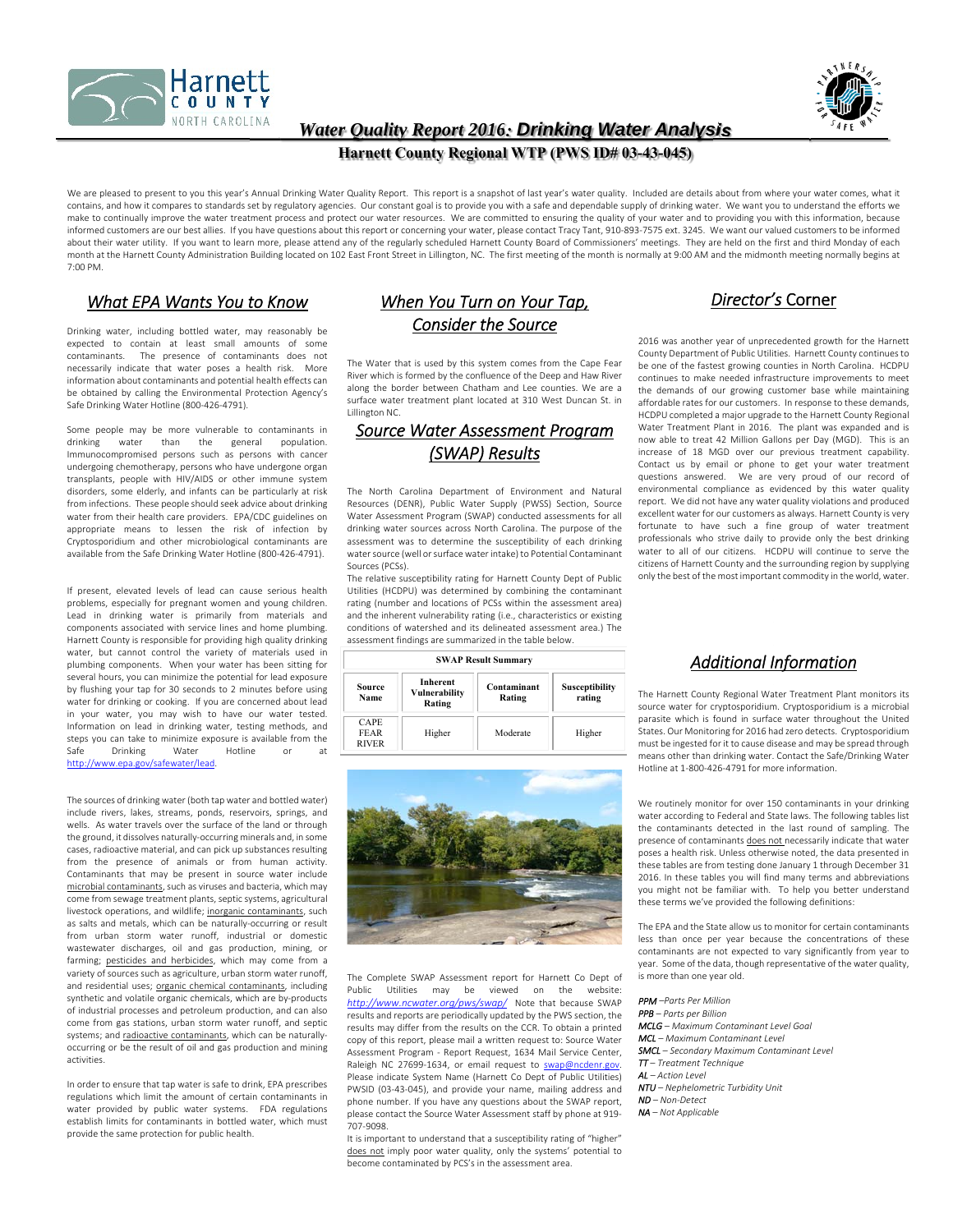| Turbidity (NTU)                                                  | <b>Your Water</b><br><b>Treatment Technique (TT)</b><br><b>Violation Y/N</b> |      | <b>Treatment Technique (TT) Violation</b><br>if :                     | <b>Likely Source</b> |  |
|------------------------------------------------------------------|------------------------------------------------------------------------------|------|-----------------------------------------------------------------------|----------------------|--|
| Highest single measurement                                       |                                                                              | .09  | Turbidity > 1 NTU                                                     | Soil runoff          |  |
| Lowest monthly percentage of<br>samples meeting turbidity limits |                                                                              | 100% | Less than 95% of monthly Turbidity<br>measurements are $\leq$ 0.3 NTU |                      |  |

Turbidity is a measure of the cloudiness of the water. We monitor it because it is a good indicator of the effectiveness of our filtration system. The turbidity rule requires that 95% or more of the monthly<br>samples must be

| <b>CONTAMINANT TEST RESULTS</b>                                                                                                                                                                                                                                                                                                                                                                                                                                                                                                                                                                                                                                                                                                                                                                                                                                                 |                                         |                |               |       |                          |                  |                                                                                                                              |  |  |  |  |
|---------------------------------------------------------------------------------------------------------------------------------------------------------------------------------------------------------------------------------------------------------------------------------------------------------------------------------------------------------------------------------------------------------------------------------------------------------------------------------------------------------------------------------------------------------------------------------------------------------------------------------------------------------------------------------------------------------------------------------------------------------------------------------------------------------------------------------------------------------------------------------|-----------------------------------------|----------------|---------------|-------|--------------------------|------------------|------------------------------------------------------------------------------------------------------------------------------|--|--|--|--|
| Contaminant<br>[code] (units)                                                                                                                                                                                                                                                                                                                                                                                                                                                                                                                                                                                                                                                                                                                                                                                                                                                   | <b>MCL</b>                              | <b>MCLG</b>    | Your<br>Water | Range | Date of<br><b>Sample</b> | <b>Violation</b> | <b>Likely Source of Contamination</b>                                                                                        |  |  |  |  |
| <b>Microbiological Contaminants</b>                                                                                                                                                                                                                                                                                                                                                                                                                                                                                                                                                                                                                                                                                                                                                                                                                                             |                                         |                |               |       |                          |                  |                                                                                                                              |  |  |  |  |
| <b>Total Coliform</b><br>Bacteria (presence or<br>absence)                                                                                                                                                                                                                                                                                                                                                                                                                                                                                                                                                                                                                                                                                                                                                                                                                      | $> 5 \%$ triggers level 1<br>assessment | $\theta$       | 5.6%          | N/A   | N/A                      | N                | Naturally present in the environment                                                                                         |  |  |  |  |
| Fecal Coliform or E.<br>coli (presence or<br>absence)                                                                                                                                                                                                                                                                                                                                                                                                                                                                                                                                                                                                                                                                                                                                                                                                                           | $\theta$                                | $\mathbf{0}$   | 0%            | N/A   | N/A                      | N                | Human and Animal Fecal Waste                                                                                                 |  |  |  |  |
| Coliforms are bacteria that are naturally present in the environment and are used as an indicator that other, potentially harmful, waterborne pathogens may be present or that a potential pathway exists<br>through which contamination may enter the drinking water distribution system. We found coliforms indicating the need to look for potential problems in water treatment or distribution. When this occurs, we<br>are required to conduct assessment(s) to identify problems and to correct any problems that were found during these assessments During the past year we were required to conduct one Level 1 assessment. One<br>Level 1 assessment was completed. In addition, we were required to take corrective actions. Samplers were not wearing gloves at the time of sampling. Since that time, gloves are worn when taking all<br>bacteriological samples. |                                         |                |               |       |                          |                  |                                                                                                                              |  |  |  |  |
| Contaminant<br>[code] (units)                                                                                                                                                                                                                                                                                                                                                                                                                                                                                                                                                                                                                                                                                                                                                                                                                                                   | <b>MCL</b>                              | <b>MCLG</b>    | Your<br>Water | Range | Date of<br><b>Sample</b> | <b>Violation</b> | <b>Likely Source of Contamination</b>                                                                                        |  |  |  |  |
|                                                                                                                                                                                                                                                                                                                                                                                                                                                                                                                                                                                                                                                                                                                                                                                                                                                                                 | <b>Regulated Inorganic Contaminants</b> |                |               |       |                          |                  |                                                                                                                              |  |  |  |  |
| Fluoride (ppm)                                                                                                                                                                                                                                                                                                                                                                                                                                                                                                                                                                                                                                                                                                                                                                                                                                                                  | 4                                       | $\overline{4}$ | 0.60          | N/A   | 1/5/16                   | N                | Erosion of natural deposits; Water additive which promotes strong teeth;<br>Discharge from fertilizer and aluminum factories |  |  |  |  |
|                                                                                                                                                                                                                                                                                                                                                                                                                                                                                                                                                                                                                                                                                                                                                                                                                                                                                 | <b>Lead and Copper Contaminants</b>     |                |               |       |                          |                  |                                                                                                                              |  |  |  |  |
| Copper (ppm) $90th$<br>Percentile                                                                                                                                                                                                                                                                                                                                                                                                                                                                                                                                                                                                                                                                                                                                                                                                                                               | $AL=1.3$                                | 1.3            | 0.155         | N/A   | 8/2016                   | $\mathbf N$      | Corrosion of household plumbing systems; erosion of natural deposits; leaching<br>from wood preservatives                    |  |  |  |  |
| Lead (ppb) $90th$<br>Percentile                                                                                                                                                                                                                                                                                                                                                                                                                                                                                                                                                                                                                                                                                                                                                                                                                                                 | $AL=15$                                 | $\mathbf{0}$   | N/D           | N/A   | 8/2016                   | N                | Corrosion of household plumbing systems, erosion of natural deposits                                                         |  |  |  |  |
|                                                                                                                                                                                                                                                                                                                                                                                                                                                                                                                                                                                                                                                                                                                                                                                                                                                                                 |                                         |                |               |       |                          |                  |                                                                                                                              |  |  |  |  |
| <b>Asbestos Contaminants</b>                                                                                                                                                                                                                                                                                                                                                                                                                                                                                                                                                                                                                                                                                                                                                                                                                                                    |                                         |                |               |       |                          |                  |                                                                                                                              |  |  |  |  |
| <b>Total Asbestos</b><br>(MFL)                                                                                                                                                                                                                                                                                                                                                                                                                                                                                                                                                                                                                                                                                                                                                                                                                                                  | $\overline{7}$                          | $\tau$         | N/D           | N/A   | 1/13/11                  | N                | Decay of Asbestos cement water mains: Erosion of natural deposits                                                            |  |  |  |  |

#### **Disinfection By-Product Contaminants**

| ртяниссион ву-гтойцег сонтаннианся   |             |            |             |                                  |                                       |                  |                                         |  |  |
|--------------------------------------|-------------|------------|-------------|----------------------------------|---------------------------------------|------------------|-----------------------------------------|--|--|
| Contaminant                          | <b>YEAR</b> | <b>MCL</b> | <b>MCLG</b> | <b>Your Water</b><br><b>LRAA</b> | Range<br>Individual<br><b>Results</b> | <b>Violation</b> | <b>Likely Source of Contamination</b>   |  |  |
| <b>TTHM</b> (ppb)                    | 2016        | 80         | N/A         | 35.0                             |                                       | N                | By-product of chlorination              |  |  |
| TTHM (ppb) B01                       | 2016        | 80         | N/A         |                                  | $22 - 52$                             | N                |                                         |  |  |
| TTHM (ppb) B02                       | 2016        | 80         | N/A         |                                  | 18-52                                 | N                | By-product of chlorination              |  |  |
| TTHM (ppb) B03                       | 2016        | 80         | N/A         |                                  | $12 - 46$                             | N                | By-product of chlorination              |  |  |
| TTHM (ppb) B04                       | 2016        | 80         | N/A         |                                  | 18-49                                 | N                | By-product of chlorination              |  |  |
| TTHM (ppb) B05                       | 2016        | 80         | N/A         |                                  | 18-49                                 | N                | By-product of chlorination              |  |  |
| TTHM (ppb) B06                       | 2016        | 80         | N/A         |                                  | 18-45                                 | $\,$ N           | By-product of chlorination              |  |  |
| TTHM (ppb) B07                       | 2016        | 80         | $\rm N/A$   |                                  | 11-47                                 | N                | By-product of chlorination              |  |  |
| TTHM (ppb) B08                       | 2016        | 80         | N/A         |                                  | 19-49                                 | $\mathbf N$      | By-product of chlorination              |  |  |
| HAA5 (ppb)                           | 2016        | 60         | N/A         | 29.0                             |                                       | N                | By-product of chlorination              |  |  |
| HAA5 (ppb) B01                       | 2016        | 60         | N/A         |                                  | 10.8-22.3                             | N                |                                         |  |  |
| $HAA5$ (ppb) $B02$                   | 2016        | 60         | $\rm N/A$   |                                  | 8.7-22.8                              | N                | By-product of chlorination              |  |  |
| HAA5 (ppb) B03                       | 2016        | 60         | N/A         |                                  | 8.5-18.3                              | N                | By-product of chlorination              |  |  |
| HAA5 (ppb) B04                       | 2016        | 60         | N/A         |                                  | 10.2-21.0                             | N                | By-product of chlorination              |  |  |
| HAA5 (ppb) B05                       | 2016        | 60         | N/A         |                                  | $10.9 - 21.8$                         | N                | By-product of chlorination              |  |  |
| HAA5 (ppb) B06                       | 2016        | 60         | N/A         |                                  | 9.9-24.6                              | N                | By-product of chlorination              |  |  |
| HAA5 (ppb) B07                       | 2016        | 60         | N/A         |                                  | 9.8-18.4                              | N                | By-product of chlorination              |  |  |
| HAA5 (ppb) B08                       | 2016        | 60         | N/A         |                                  | $11.3 - 21.1$                         | $\,$ N           | By-product of chlorination              |  |  |
| Chlorite (ppm) (Distribution)        | 2016        |            | 0.8         | 0.240                            | 0.140-0.350                           | $_{\rm N}$       | By-product of chlorine dioxide          |  |  |
| <b>Chlorine Dioxide (ppb)</b>        | 2016        | 800        | 800         | 76                               | 0-488                                 | N                | Water additive used to control microbes |  |  |
| <b>Chloramines</b> (ppm)             | 2016        | 4          | 4           | 3.04                             | 1.08-3.98                             | N                | Water additive used to control microbes |  |  |
| .Chlorine (only month of March)(ppm) | 2016        | 4          | 4           | 2.43                             | $0.71 - 3.80$                         | N                | Water additive used to control microbes |  |  |
|                                      |             |            |             |                                  |                                       |                  |                                         |  |  |